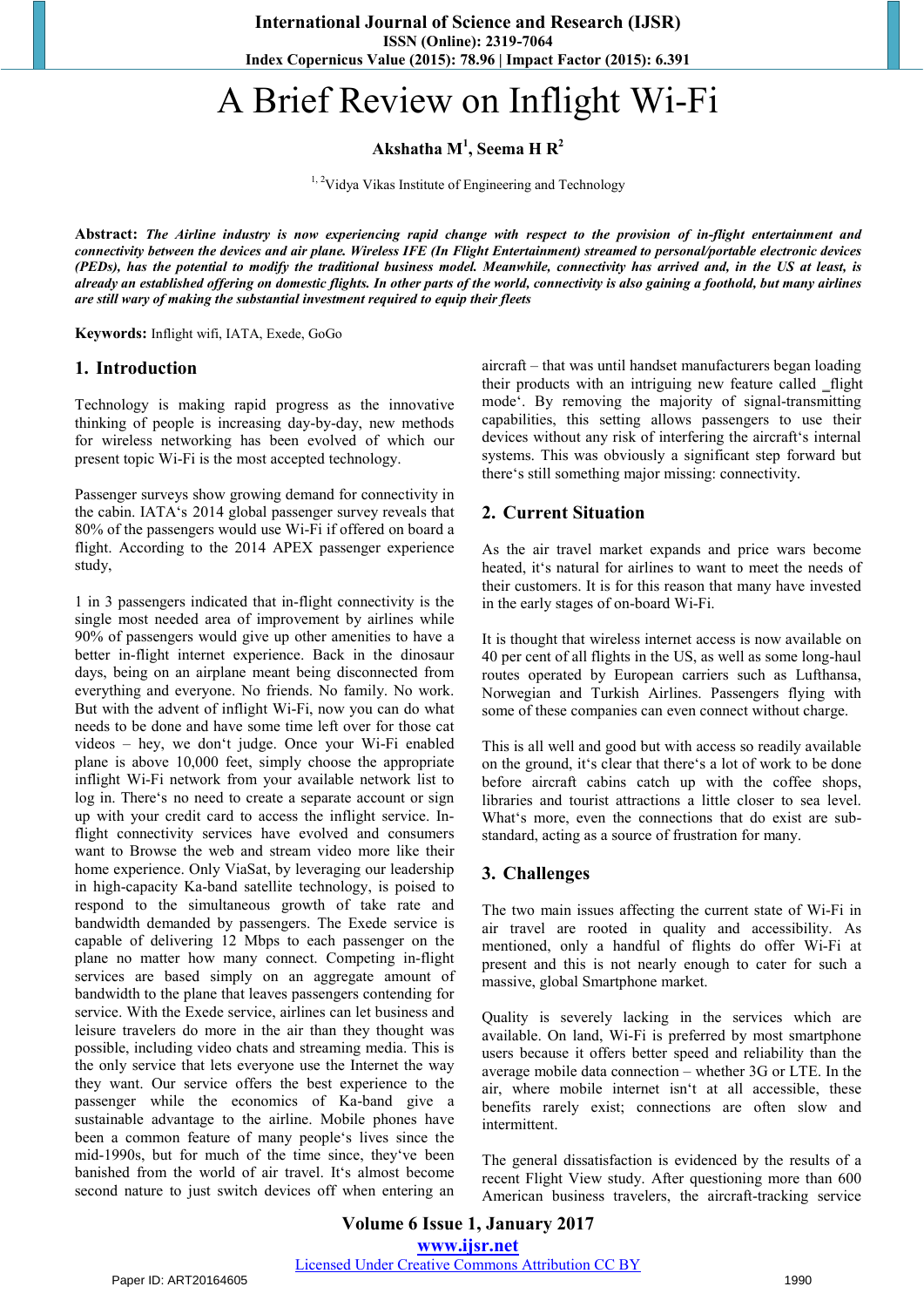found that only 28 per cent are happy with the Wi-Fi services they have access to when flying.

Cost is another concern – with progress in this area of technology prone to stalling, most travelers are forced to pay significant fees in return for access. This can, in some cases, be as high as £15 for a single flight.

In order to get a better idea of why the obstacles are proving so difficult to maneuver, it helps to understand the basic technological concepts.

# **4. Methodology**

When carriers make the decision to invest in Wi-Fi, they have two main routes to consider; essentially, they must pick between the ground and the sky.

One option would be to use a network of 4G and 3G ground stations to which planes can connect as they pass overhead. Sharing many characteristics of standard land-based mobile data infrastructure, this approach is simple and relatively well-researched. Bandwidth, however, is severely limited, meaning users are restricted to just basic tasks – at present, streaming HD movies is certainly out of the question.

There's also potential to consider in satellite connectivity. Back in January, the UK's media regulator, Ofcom, authorized the use of earth stations on aircraft, as well as boats and trains. When mounted to the vehicle, these devices can provide Wi-Fi by connecting to geostationary satellites. Of course, the success of such an approach will lie, to some extent, on electromagnetic spectrum provision.

To this end, Ofcom has already said that it will dedicate a considerable amount of high-frequency spectrum to ensure the technology's potential is reached. It is thought that the first licenses for its use will be awarded this year.

# **5. Future**

Both of the most obvious approaches have their downsides, but there's also plenty of potential to be realized and development is ongoing. For example, GoGo, which provides access via a countrywide network of 3G points, has already started rolling out its new ATG-4 technology. By equipping aircraft with directional antennae and dual modems, the company says it can offer connection speeds of up to 9.8Mpbs; not quite HD-streaming speed but it's a big step in the right direction.

In terms of the satellite approach, regulatory bodies around the world are working constantly to unload spectrum for numerous new technologies – in-flight Wi-Fi included. As progress is made with these efforts, accessibility will undoubtedly improve

# **6. Wi-fi Variants**

There are two primary methods to enable a passenger Internet connection on an airplane: satellite and air-toground. I'll talk about some of the key points on each of those, then talk about the in-cabin Wi-Fi access point part.

## **6.1 Air-to-ground**

- As the name implies, signals go from the airplane directly to antennas on the ground
- Uses a network of ground cell towers across the continental U.S. (therefore does not work over water). These towers' cells are much larger than those of the typical cell towers used for phones.
- Uses a version of CDMA, just like Verizon cell phones
- Antennas are on the belly of the airplane, looks like a small fin
- As the airplane flies, the connection hands off from one tower to the next just like your phone does when you're driving. Users don't notice any interruption.
- Network infrastructure is much cheaper than satellite
- Bandwidth for the newest generation system (ATG4) is up to 9.8 megabits per second (Mbps) per airplane (shared across all users). This is enough for email and casual web surfing, but would get quickly exhausted if people stream video - so this is usually blocked. See [3] below.
- Gogo is the top provider of this type of service [1]
- Installed on over 1,000 aircraft operating on domestic routes in the U.S., including Delta, American, Virgin America, and Alaska [2]
- Plans announced in late 2014 by Inmarsat to partner with Gogo on a hybrid ATG+satellite solution for Europe

## **6.2 Satellite**

- Unlike air-to-ground, signals from the airplane go into space to an orbiting satellite and then down to the ground. These satellites are usually in geostationary orbit, 22,300 miles up.
- Three types offer different levels of performance (bands indicate specific transmission frequency ranges):
	- o L-band (e.g. Inmarsat Swift Broadband): pretty slow, max 422kbps per channel per airplane
	- o Ku-band (e.g. Panasonic, Global Eagle, and Gogo): tops out at around 20-40Mbps per airplane. Speeds depend on how many airplanes are in the satellite's transponder "footprint" (aka spot beam)
	- o Ka-band (near future, satellites launching soon): promises even higher speeds
- A modern satellite has dozens of transponders to support a large number of simultaneous connections, e.g. ships, airplanes, portable ground terminals
- Leasing transponders (antennas) on satellites is very expensive, so this cost is usually passed on to the airline and the passengers. But Jetblue offers it for free.
- The airplane's antenna is on the top of the fuselage, under a bubble-shaped roadmen
- Only choice for trans-oceanic routes, and routes flying closer to the polar region (since you can't put cell towers in the ocean)
- Using satellites means a few hundred milliseconds more latency since the data packets need to go 22,300 miles up to the satellite, then roughly 22,300 miles back down to the airplane. New constellations of low earth orbit (LEO) satellites providing lower latency high bandwidth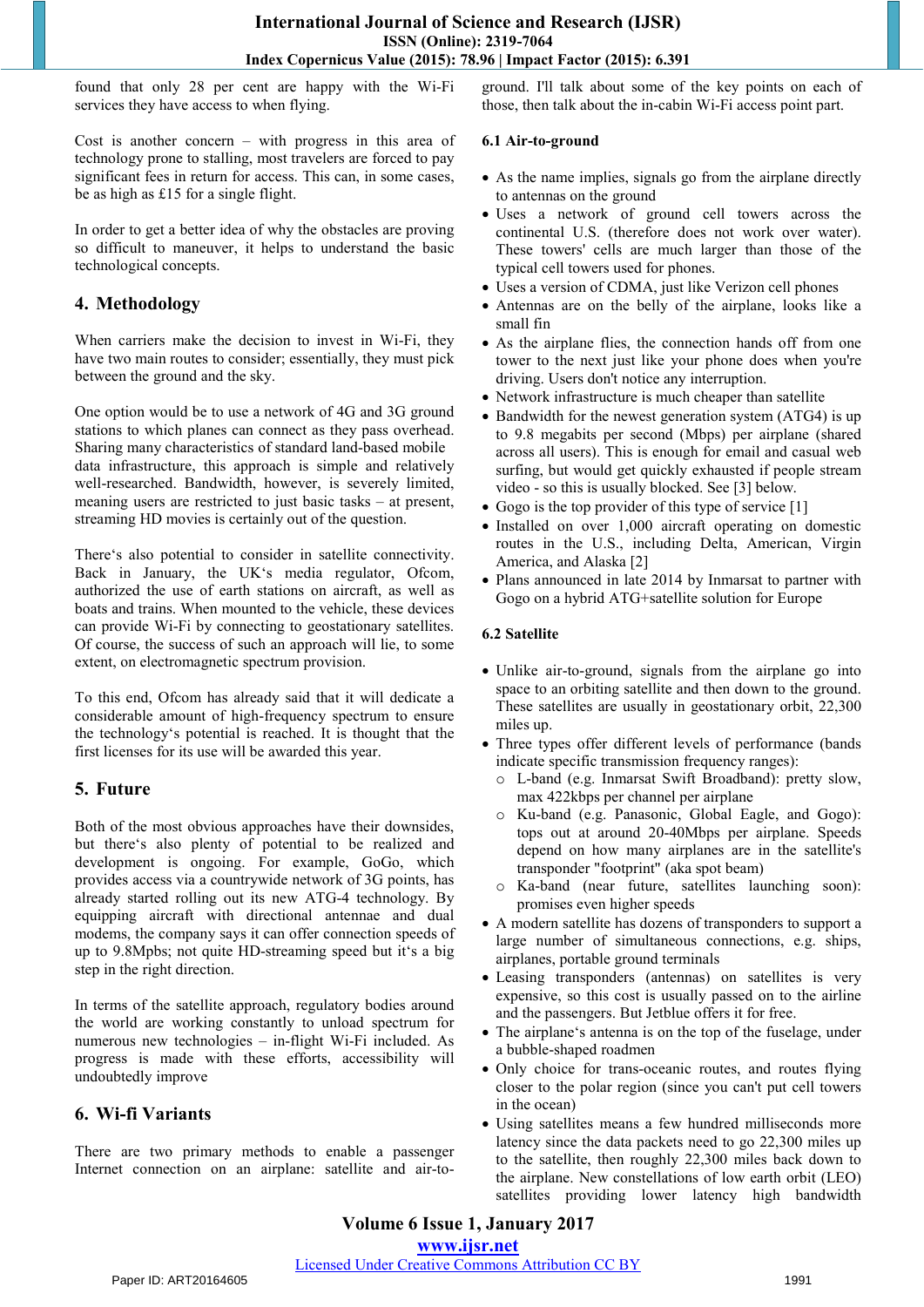connections are in development since 2015, e.g. by SpaceX.

- Installed base not large yet but growing, targeted initially for routes between the U.S. and Europe
- As the airplane flies, the antenna on the top of the plane is steered or electronically aimed to stay pointed at the correct transponder on the satellite up in orbit. For longhaul flights, there will likely be a handoff from one satellite to another when moving between coverage areas. This happens via coordination on the ground, and the airborne users may only notice a very brief hiccup. From the satellite's viewpoint, it switches airplanes from one transponder to the next as it moves between the beams pointed at the ground.
- If you want more technical detail, here is a very nice presentation put together by Panasonic on use of Ku-band for airplanes: [5]

# **7. Variants-2**

There are types of WIFI on planes( some are US only )

- Air-To-Ground (ATG) delivers peak speeds of 3.1Mbps, using cellular-based technologies. It operates in the 3GHz spectrum, beaming 3G signals from the ground into the sky from over 200 towers within the U.S. and Canada. 1,500 commercial aircraft use this somewhat obsolete system, likely including those old MD-80s on their way out to the desert.
- ATG-4 the next generation air-t0-ground technology, launched in November 2012. American, Delta, U.S. Airways and Virgin America have this on a select number of their planes. It bumps the potential connection speed up to 9.8Mbps by using a directional antenna which moreefficiently captures the beam being sent up from the tower at ground level.
- Ku Rather than having an antenna mounted to the bottom of the plane, receiving a signal from the ground, it is actually a 12-18GHz band within the microwave frequency spectrum. For Ku connectivity, an antenna is mounted onto the top of the plane, under a radome. The antenna transmits data rates at 10-30 Mbps to the aircraft. Gogo Ku is currently installed on 15 international Delta Air Lines planes, and some Japan Air Lines planes as well.
- Ground to Orbit (GTO) a hybrid technology that Gogo( a in-flight connectivity and entertainment provider for Alaska, American, Delta, United, U.S. Airways and Virgin America) unveiled last September, promising speeds of 60 Mbps or higher, for planes flying in North America. It uses a combination of a satellite antenna on top of the plane to receive the signal and the ATG antenna under the plane to return the signal to earth. So technically, it's Orbit to Ground, but that's not nearly as catchy. During a speed test demonstration, download speed peaked at 46.52 Mbps.
- 2Ku the next generation of connectivity. Gogo says it will deliver speeds topping 70 Mbps. It uses dual Ku antennas — Thinkom's ThinAir Falcon Ku3030. One antenna will receive the signal and transmit it to the aircraft, while the other will transmit the return link to the ground. It will also go on top of the plane, under a relatively thin 17cm high radome. The radome height is

important, because the higher it is, the more fuel-burning drag it creates.[1]

## **8. Pros**

**Working flights:** People who fly for work often have a lot on their plates. The ability to have access to all your contacts and information is precious (and can be a leg up on people who fly on WiFi-less planes). According to a quick poll of passengers in Air Canada's Maple Leaf Lounge at Toronto's Pearson airport this week, business-class travellers are almost universally in favour of midair connectivity.

Elizabeth McAlister, a UN international development consultant on her way across the Atlantic on Lufthansa, said her job involves reading endless documents that refer to other documents; being able to jump between them is invaluable. (Lufthansa is the only transatlantic airline serving Canada that offers full WiFi service.)

**Entertain yourself:** Air Canada's inflight entertainment is good, but most airlines have sparse offerings. Unless you are really sorry you missed *10,000 B.C*. in the theatres, wouldn't you like the option to catch some BuzzFeed slideshows or sign onto Netflix?

**De-stress:** According to one Boeing study, more than 30 per cent of people are either anxious or outright afraid of flying. Having access to e-mail, your Facebook page and soothing pictures of kittens in cups can help calm shattered nerve

# **9. Cons**

**Working flights:** For busy flyers, cabin-time can be a palate cleanser: It's often the only quiet part of a road warrior's day. Ray Dowbenko, who was travelling to Paris on Air Canada, is not overtly opposed to inflight WiFi, but finds its utility overrated. —My world is not going to fall apart from Toronto to Beijing," he said.

**Entertain yourself:** Though WiFi services have the ability to block content according to an airline's requests, no filter is fool-proof, which means that someone, somewhere on your flight will find porn. Do you want to be sitting next to him?

**Missed connections:** Sometimes, all you want is to talk to someone. And though some flyers cringe at the thought of a chatty seatmate, connections you make on planes can be valuable: As attests, the social and romantic possibilities are endless. But chances for any of this are greatly diminished if the person sitting next to you can chat online with people she already knows.

# **10. Research Direction**

In this paper, we first introduced three common methods of reducing negative physical and psychological stress during air travel. After that, we check how the current in-flight entertainment systems are designed and implemented relating to these three stress reduction methods. Then, the state of the art of enabling technologies that could enable a